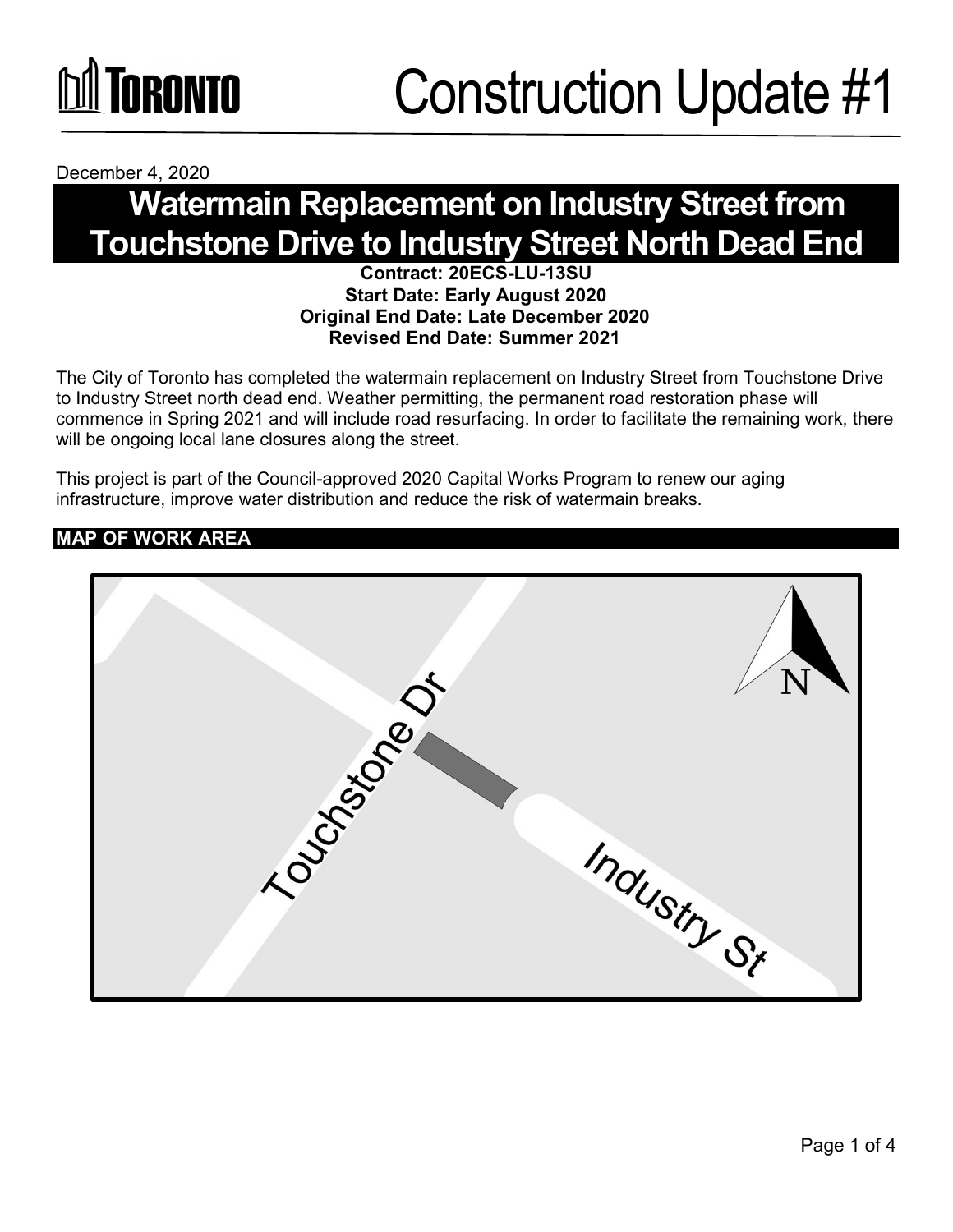# **TORONTO**

### Construction Update #1

#### **WORK DETAILS**

To-date the contractor has completed:

- Installation of the watermain;
- Connections of the new watermain to the existing watermain system;
- Transfer of water service connections to the new watermain; and
- Sidewalk and curb repairs.

In 2021, the contractor will:

- Pave surface asphalt over disturbed areas; and
- Paint lane markings at disturbed areas.

#### **WHAT TO EXPECT DURING CONSTRUCTION**

- You may experience dust, noise and other inconveniences. The City will make efforts to reduce the impacts. We appreciate your patience.
- The City will not be responsible for damage to any privately-owned items on City property.

| Work Hours: Work will take place from 7 a.m. to 7 p.m. Monday to Friday,<br>with work after hours and on weekends as required.                                                                                                                                                                                                                                                                                                                                                             |
|--------------------------------------------------------------------------------------------------------------------------------------------------------------------------------------------------------------------------------------------------------------------------------------------------------------------------------------------------------------------------------------------------------------------------------------------------------------------------------------------|
| <b>Physical Distancing</b><br>There are times when contractors need to communicate with homeowners<br>about what is happening on-site. This could be about driveway access, water<br>shut offs, exterior pre-construction inspections, and site restoration work<br>(landscaping, installing pavers etc.). Contractor's staff will be identifiable by<br>their high-visibility clothing.                                                                                                   |
| Where possible, a phone number for a contact person on-site will be provided<br>on notices, to answer questions about work near your property. At other times,<br>the contractor may knock on your door, but will then step away the required<br>distance to discuss the work that is taking place and what can be expected<br>that day. Please practice physical distancing with workers so everyone can<br>remain safe. If you have questions, call the contact provided on this notice. |
| Important information for owners of sprinkler systems / heated<br>driveways and private landscaping features. Property owners should<br>remove items located within City property limits (boulevard) to avoid damage.                                                                                                                                                                                                                                                                      |
| This includes items such as landscaping (plants and pavers), decorative<br>objects, sprinkler systems or heated driveways. If you have a sprinkler system<br>or heated driveway, please contact the Field Ambassador listed below.                                                                                                                                                                                                                                                         |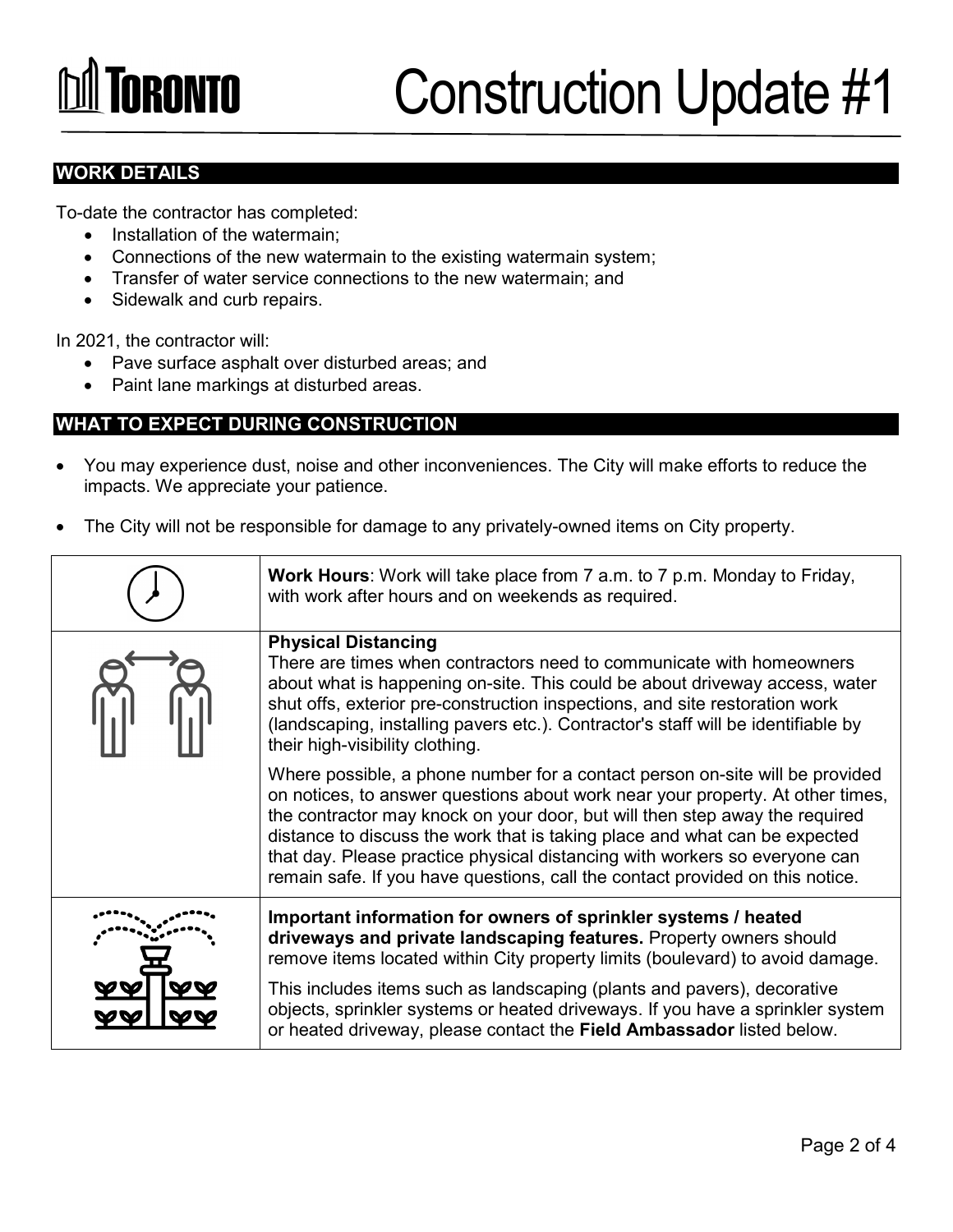# **DA TORONTO**

## Construction Update #1

| Water Service Disruptions: From time-to-time, the water supply to your<br>property will be shut-off to complete construction; the contractor will provide<br>notice at least 24-hours in advance. Throughout the work, it is recommended<br>that you temporarily disconnect any water treatment systems (i.e. softeners or<br>filters), water-cooled air conditioners or similar plumbing fixtures. Automatic<br>lawn sprinkler systems may also be affected, therefore, you may need to water<br>manually. In the event you did not receive advance notice, the City may have<br>needed to use an <i>emergency water shut off</i> to complete work.                             |
|----------------------------------------------------------------------------------------------------------------------------------------------------------------------------------------------------------------------------------------------------------------------------------------------------------------------------------------------------------------------------------------------------------------------------------------------------------------------------------------------------------------------------------------------------------------------------------------------------------------------------------------------------------------------------------|
| <b>Substandard Water Service Replacement:</b> Please take the time to read the<br>attached fact sheet carefully as it contains important information on lead in<br>drinking water and how to prepare for replacement. If you want to replace the<br>private portion-of the water service pipe, the City of Toronto recommends that<br>you obtain several quotes before selecting a contractor. PLEASE NOTE: The<br>City is not able to get involved in any contract to have work done on private<br>property. Property owners are responsible for ensuring contractors do not<br>interfere with the work being done on City property. Learn more at<br>www.toronto.ca/leadpipes. |
| <b>Road and Sidewalk Access:</b> In order to complete the work in a safe manner,<br>there will be road and sidewalk restrictions within the construction work zone.<br>Access for emergency vehicles will be maintained at all times.<br><b>Driveway Access:</b> The contractor will notify you of any temporary restrictions<br>to your driveway access. If your property has two entrances, one entrance will<br>be kept open at all times.                                                                                                                                                                                                                                    |
| <b>Traffic Management:</b> Efforts have been made to manage traffic in the area for<br>the safety of workers, road users and residents. Road users should expect<br>delays and increased traffic on nearby main and side streets.                                                                                                                                                                                                                                                                                                                                                                                                                                                |
| Parking: Parking in the active work zone is not permitted as space is needed<br>for construction equipment and materials. This project will affect the availability<br>of on-street parking. If your parked vehicle affects construction work, it will be<br>relocated with no charge to the owner. Please call 416-808-2222 for its<br>location.                                                                                                                                                                                                                                                                                                                                |
| Parking Violation Notice: In an effort to reduce ticketing due to construction,<br>the City encourages communities with construction to be patient as neighbours<br>may need to temporarily relocate vehicles. If enforcement is called,<br>enforcement must issue a yellow parking violation notice (ticket). If you receive<br>a yellow notice during this construction work, do the following within 15 days of<br>the notice date:<br>1) Contact the site inspector or person listed on the Construction Notice and<br>give them the yellow notice number.                                                                                                                   |